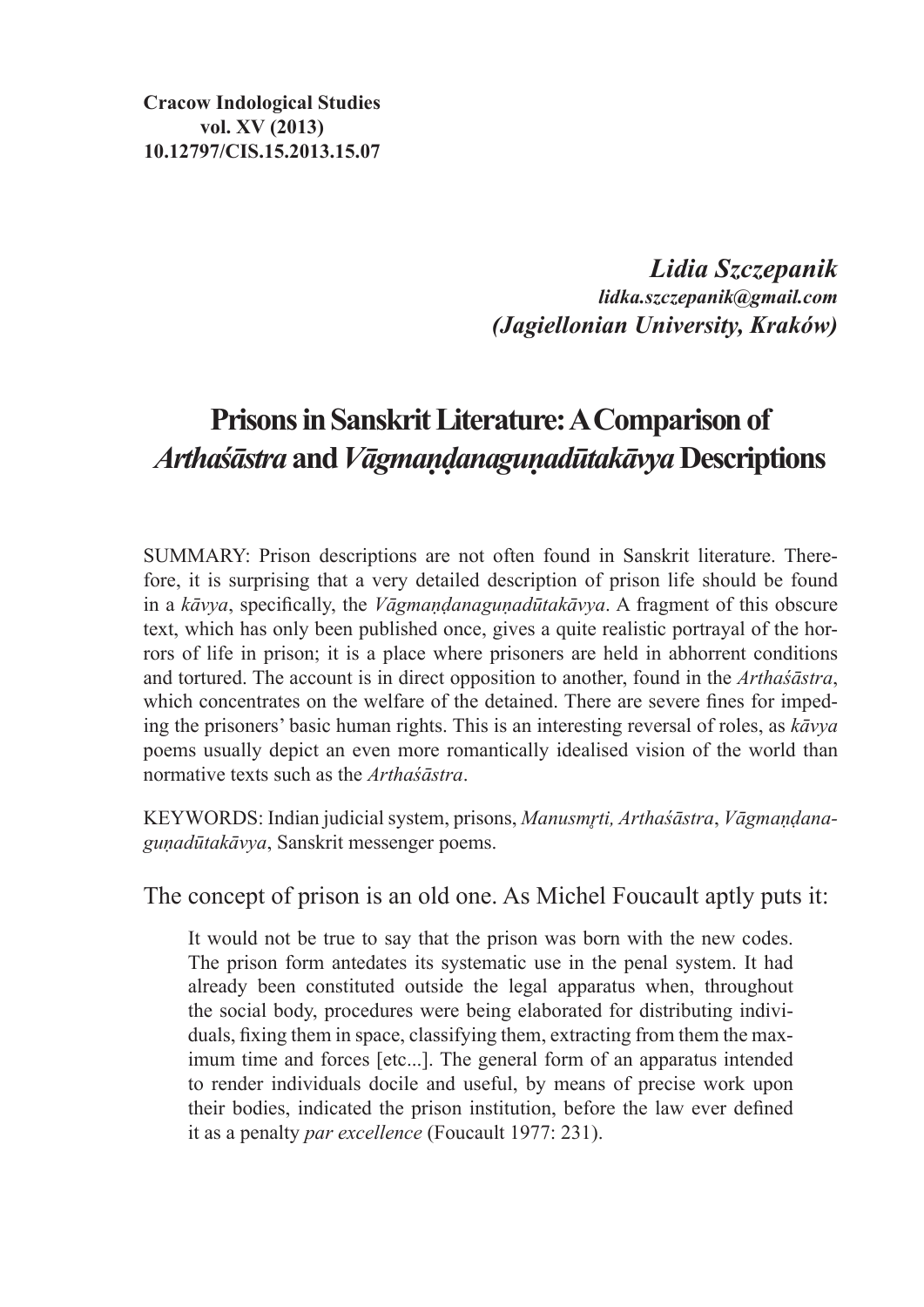Although he was referring to the penal system at the turn of the eighteenth and nineteenth centuries in Europe (specifically France), it cannot be denied that the notion of isolating offenders from the rest of society, whatever the means, most definitely constitutes one of the building blocks of practically all civilizations worldwide, including those on the Indian subcontinent. Unfortunately, archaeological evidence of the existence of prisons in ancient India is insubstantial, hence all studies on the subject must draw on textual evidence.

The first thing that must be noted when tackling the problem of prisons in Sanskrit literature is that the topic was one seldom taken up by authors. This paper primarily concerns two such instances of detailed prison descriptions: that found in the treatise on statecraft, the *Arthaśāstra* (AŚ) and, surprisingly, that in the *Vāgmaṇḍanaguṇa* (VMGD), which belongs to *dūtakāvya* genre.

Although prisons were not a popular topic, there is copious textual evidence that they were an integral part of the functioning of ancient Indian society. In his rock edict V, Aśoka (*circa* 3rd c. B.C.E.) decreed that one of the duties of his *dhammamahāmāttas*, officials meant to oversee the correct implementation and spreading of *dharma*, was watching over the welfare of prisoners, helping them in times of need: "They are also commissioned to work among prisoners to distribute money to those who have many children, to secure the release of those who were instigated to crime by others, and to pardon those who are very aged" (Nikam, McKeon 1978: 59).

The Chinese pilgrim Xuanzang, commenting on the judicial process in India during his visit (*circa* 633 C.E.) noted:

The statute law is sometimes violated and plots made against the sovereign; when the crime is brought to light the offender is imprisoned for life; he does not suffer any corporal punishment, but alive and dead he is not treated as a member of the community (lit. as a man). For offences against social morality, and disloyal and unfilial conduct, the punishment is to cut off the nose, or an ear, or a hand, or a foot, or to banish the offender to another country or into wilderness. Other offences can be atoned for by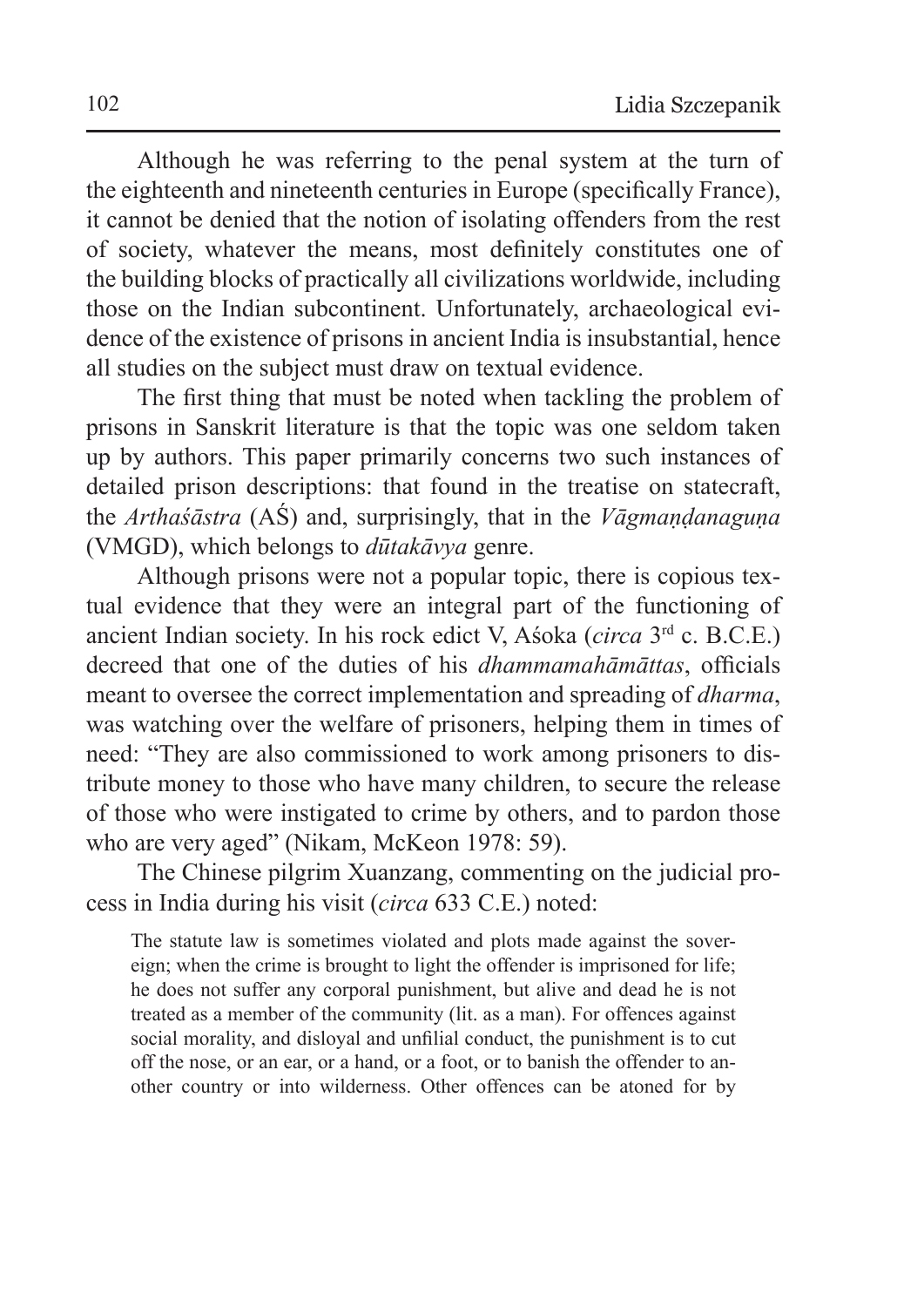a money payment. (Waters 1923: 172)<sup>1</sup>

The *Manusmr̥ti*, of course, also offers some insight into prison life, however, prisons are not described in any detail and the only stanza that gives us a glimpse of a gaol is in Chapter 9: "He should place the prisons on the King's way, so that the maimed and suffering criminals can be seen" [MS 9.288]<sup>2</sup> It seems that the implication of this stanza is clear; according to the MS, prisoners were to suffer during their incarceration and this misery was to be displayed for all to see. Manu also prescribes imprisonment as a punishment: "a *vaiśya* shall receive the punishment of [losing] all his property after a year in prison" [MS 8.375].<sup>3</sup> He goes on to describe the duties of a king: "He should make an effort to suppress wrongdoers in three ways: imprisonment, shackles and different kinds of corporal punishment."<sup>4</sup>

We may find short references to prisons in various *kāvyas*, most notably in the *Daśakumāracarita*. From here, we learn that prisons were underground and criss-crossed with tunnels, e.g.: "I returned via the tunnel to the prison" (Onians 2009: 271). They were also places

<sup>2</sup> MS 9.288

```
bandhanāni ca sarvāṇi rājā mārge niveśayet |
duḥkhitā yatra dr̥śyeran vikr̥tāḥ pāpakāriṇah || 3
MS 8.375
vaiśyaḥ sarvasvadaṇḍaḥ syāt saṃvatsaranirodhataḥ |
sahasraṃ kṣatriyo daṇḍyo mauṇḍyaṃ mūtreṇa cārhati ||
```
<sup>4</sup> MS 8.310

<sup>1</sup> This quote is particularly interesting, as it implies that what could be thought of as one of the worst crimes, i.e. plotting against the crown, would lead to a relatively non-violent punishment in the form of life imprisonment and expulsion from the community, whereas offences we could consider less serious, such as various moral offences, led to extremely dire consequences for the offender. One could imagine that a severed arm or mutilated face would stigmatize the offender for life, just as a prison sentence would, but would be infinitely more traumatizing.

*adhārmikaṃ tribhir nyāyair nigr̥hṇīyāt prayatnataḥ | nirodhanena bandhena vividhena vadhena ca ||*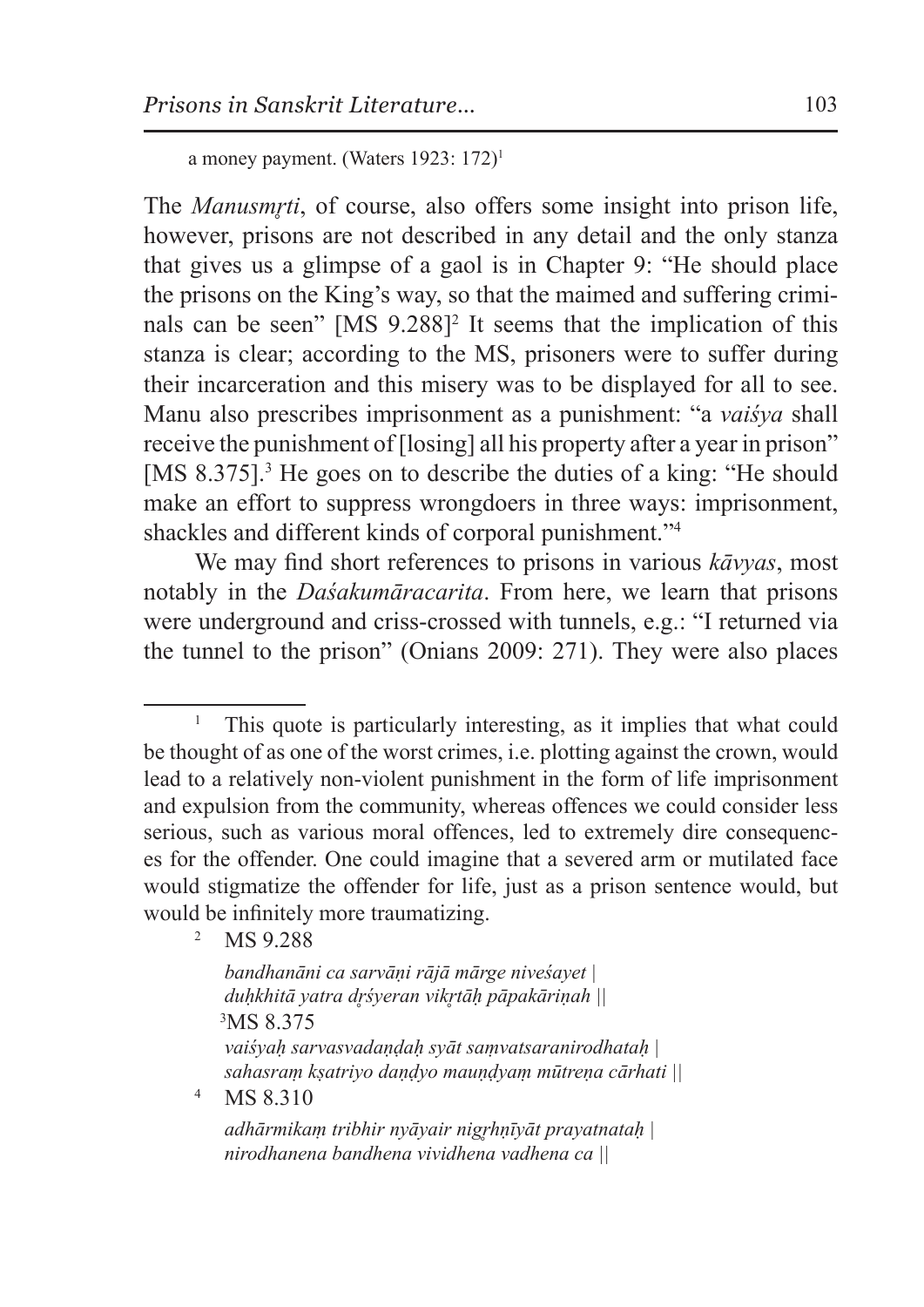of suffering (although, the suffering was not on display): "they bound me up tight with rope, and conducted me undaunted to a prison house. 'Here are your friends!' They said, pointing to some people in chains, and bound my own two feet with chains also. [...] I inquired: 'Excuse me, men of rough valor, what brings you to suffer the unbearable pain of prison life?" (Onians 2009: 103).

Another such underground prison can be found in the *Kathāsaritsāgara* (VIII. 39), in the story of Śrngabhuja and the daughter of the Rakṣasa. The king Virabhuja tests his wife Guṇavarā's fidelity and decides to throw her into an underground dungeon—*bhūgrha*. The interesting thing is that the king orders the best dungeon (*varaṁ bhūgrham*) to be built within walking distance of the women's quarters (*antaḥpure sugam*).

A more drastic view of the jail can be found in the *Mr̥cchakaṭika*, where Aryaka, who has just fled from jail, says: "Having left that great ocean of suffering and evil that takes the pretence of the king's prison, I wander like an elephant runaway from captivity, pulling the iron chains at my foot like an elephant's fetters."<sup>5</sup> The story of Krsna's birth in the ruthless and cruel king Kamsa'a prison is also well known. However, all the above listed examples are merely mentions of prisons;<sup>6</sup> none of them actually describe the reality of life in prison nor do they describe what a prison really looked like.<sup>7</sup> Nonetheless, from

<sup>5</sup> *Mr̥cchakaṭika* VI.1 *hitvāhaṁ narapitabandhanāpadeśa vyāpattivyasanamahārṇavaṁ mahāntaṁ | pādāgrasthitanigaḍaikapāśakarṣī prabhraṣṭo gaja iva bandhanād bhramāmi ||* 

<sup>6</sup> There are many more to be found, e.g. *Mālavikāgnimitra* IV, *Raghuvaṁśa* VI.40, *Harṣacarita*.

<sup>7</sup> My attention was drawn to an image found on http://www.loc.gov/ exhibits/empire/ethnic.html, a website devoted to photos taken in Central Asia on the eve of World War I. Among the photographs we can find one entitled "Prisoners in a *Zindan* with Guard." The caption next to it reads: "Five inmates stare out from a *zindan*, a traditional Central Asian prison—in essence a pit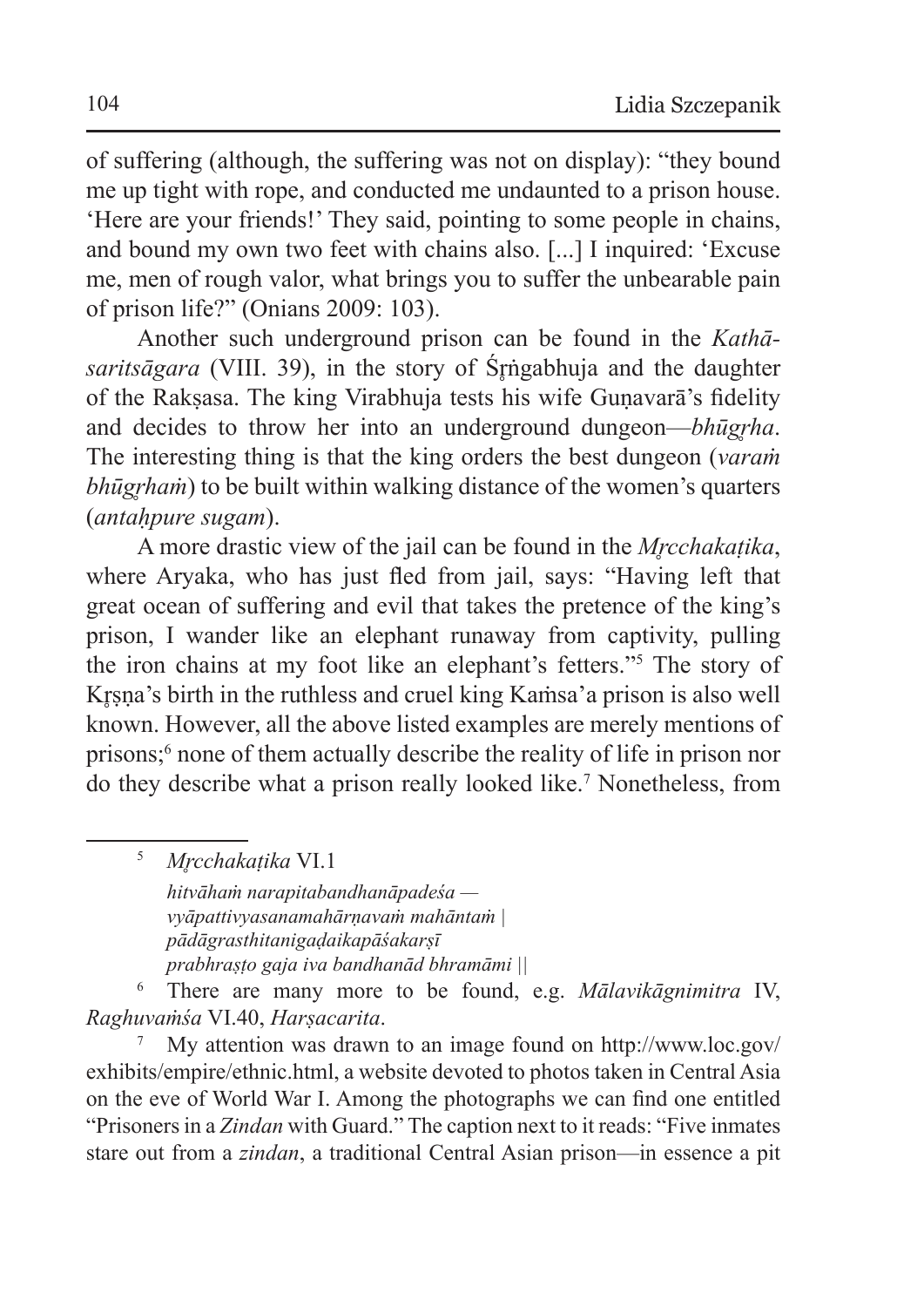the examples given we can easily determine that prison in ancient India was not a pleasant place to be. According to the above-mentioned texts, offenders were mutilated, tortured and even imprisoned for life. All the more interesting, then, is the detailed description (or rather prescription) of prison life as given in the AŚ.

Before I go on to an analysis of the text, a word about its dating. The AŚ is attributed to the legendary Kauṭilya/Cāṇakya (the alleged advisor of king Candragupta Maurya, *circa* 321 B.C.E.), however, most scholars agree that the text we have available today is of a much later redaction. In fact, "[t]he earliest dateable manuscripts take the form of the text back to about the  $12<sup>th</sup>$  century CE." (McClish 2009: 15). As regards the dating of the text proper, Mark McClish concludes in his dissertation that:

(...) the *Arthaśāstra* developed over some centuries through a seminal period in Indian history. It isfurther proposed that the *Arthaśāstra* was witness to some of the major shifts in the political discourse of that time. With its origins lost sometime in the late centuries of the first millennium BCE and its final form have taken shape by the 3<sup>rd</sup>—4<sup>th</sup> century, the *Arthaśāstra* comprises in itself many political worlds of that axial age (McClish 2009: 300).

Also, when studying the AŚ, we must remember that it is a normative text and one cannot possibly assume the state-machine worked as perfectly as the text suggests. Nevertheless, we can suppose that it was a guideline of sorts and, most likely, the ruler and court were supposed to strive to achieve that ideal situation described in the AŚ. Olivelle and McClish write: "the *Arthaśāstra*, like all *śāstras*, is a 'normative' text: it speaks mostly in 'shoulds' and 'oughts.' [...] The normative dimension of *śāstras* establishes standards and norms and gives advice on how to achieve optimal outcomes in the context of

in the earth with a low structure built on top. The guard, with Russian rifle and bayonet, is attired in Russian-style uniform and boots." It may well be that the Indian prison was similar to the one portrayed on this website. The door was made of horizontal bars and passers-by could easily see the prisoners sitting in the cell and this would be in concordance with the MS prescription.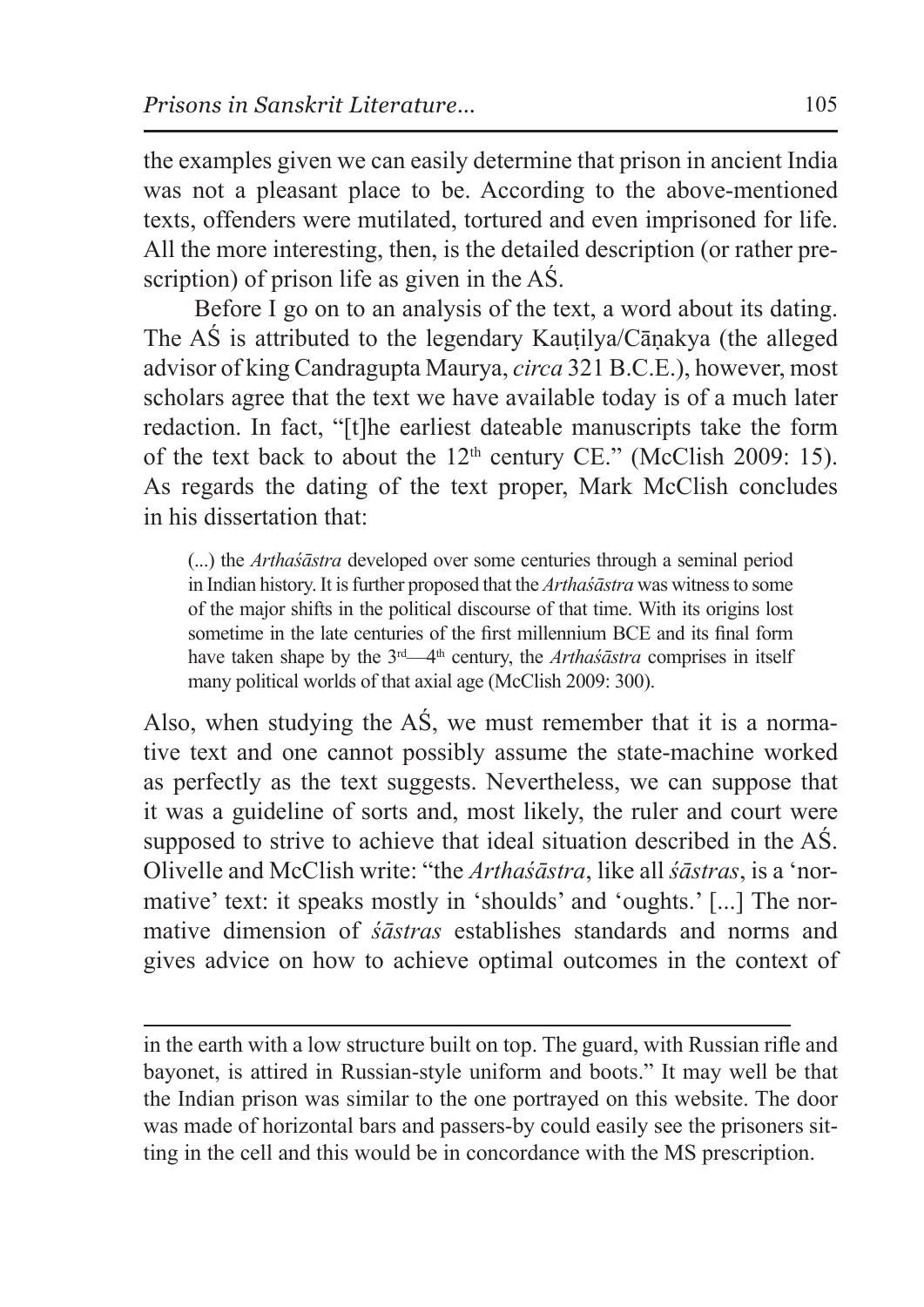those norms" (Olivelle, McClish 2012: xxxvi). I believe we can also implicate that the text assumed that there may have been a possibility (however remote) of achieving *some* form of the results described. Nevertheless, "running through the text, however, is an implicit (and sometime explicit) recognition that such optimal outcomes are sometimes not achievable" (Olivelle, McClish 2012: xxxvii).

Let us now move onto the rules and directives we can find in the text regarding prisons and incarceration.

First of all, incarceration was, in fact, not a preferred penalty.<sup>8</sup> It is quickly noticeable that criminals were to receive either corporal punishment or fines. As L.N. Rangarajan writes, "People were locked [up] because they were under investigation for a serious offence or unable to pay a fine imposed on them" (Rangarajan 1992: 487). Therefore, we cannot approach the subject presupposing that jail is a place to isolate criminals from society for longer periods of time as was suggested by Xuanzang. According to the AŚ, prison in India was merely a holding place for people between two phases of the judicial process sentencing and implementing punishment and not a penalty in itself.<sup>9</sup> Terrence Day adds: "Places of confinement (*bandhana*) must be set up in such places where the criminals can be seen and their punishment observed. Incarceration in the prison is not in itself the punishment, but

 *nigr̥hya dāpayec cainaṃ samayavyabhicāriṇam | catuḥsuvarṇān ṣaṇniṣkāṃś chatamānaṃ ca rājakam ||*

 After imprisoning such a violator, he should fine him six *nishka*s, four *suvarna*s, and one *satamana*.

Jaytilak Guha Roy is of a similar opinion: "Of all the ancient punishments mentioned so far, punishment by imprisonment was very uncommon and in the ancient works, this type of punishment is rather rarely mentioned. It simply implies that the principal purpose of prison administration in ancient India was the detention of offenders awaiting trial or execution. Another purpose, albeit secondary, was to deter others from committing crime by exposing the prisoners to public gaze" (Roy 1989: 5–6).

<sup>8</sup> There are also hints of this tendency in the MS: MS 8.220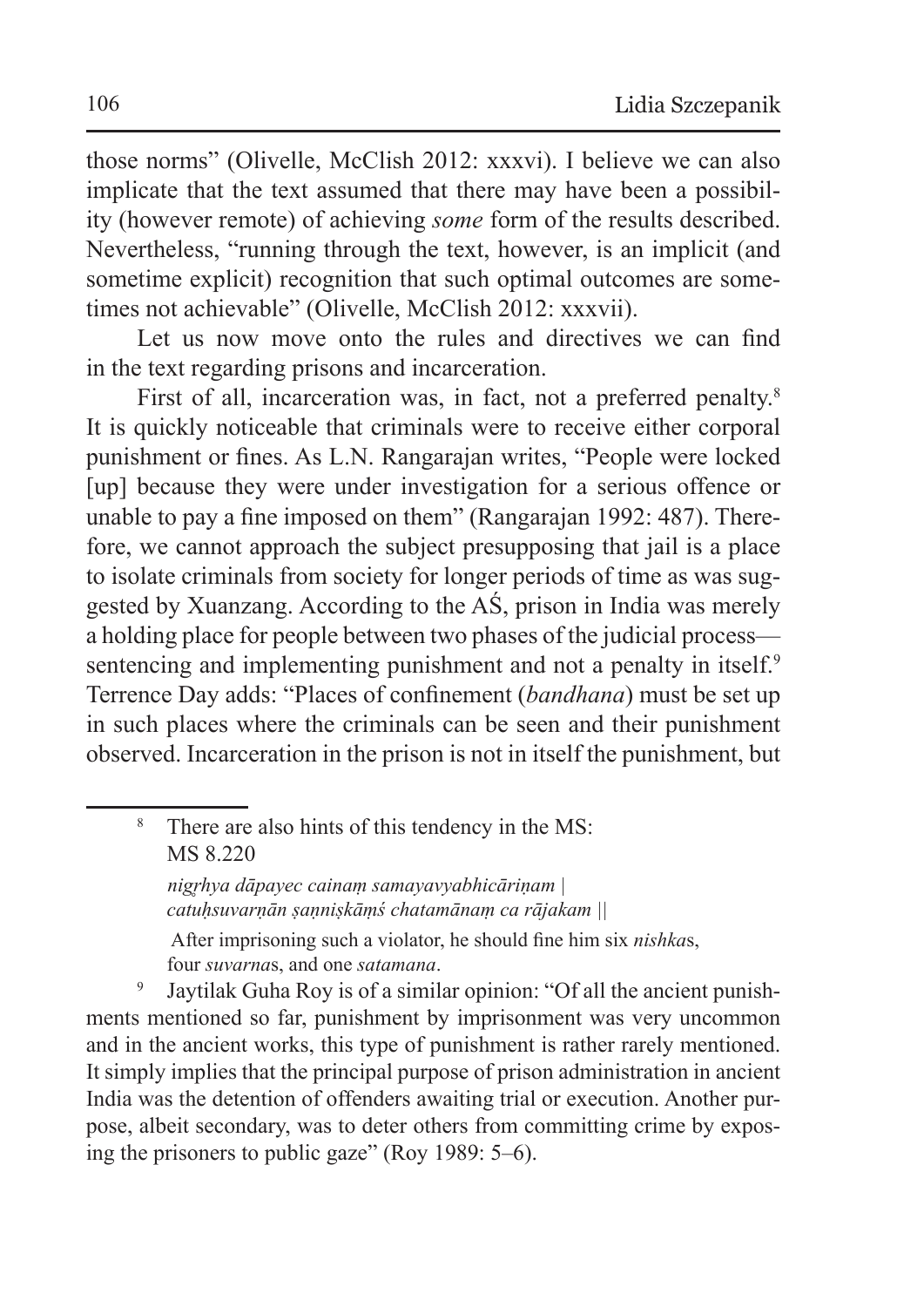the place where the punishment prescribed by the law is to be administered. This merely locative purpose of the prison explains the absence of positive legislation on 'terms of imprisonment' which could serve as measures of criminality" (Day 1982: 177).

This is characteristic of the Indian judicial system portrayed in the AŚ. In chapter VIII on the penal system, we find endless lists of penalties administered for very specific crimes, however, the prescribed punishments are always either in the form of fines, corporal punishment, mirror punishment (the classic "an eye for an eye": if someone caused the blindness of another, he too would have to lose his eyes) or *lex talionis*, e.g. if a bride turns out not to be a virgin, the husband can leave her and keep the dowry. However, if the woman is falsely accused of having lost her virginity before her wedding night, she may leave her husband and keep the dowry (Rangarajan 1992: 407).

Both the fine and corporal punishment systems were very detailed and the art of mutilation and torture was extremely sophisticated. Lawmakers were imaginative in designing refined punishments, e.g. one could be sentenced to death by setting the shaved head on fire (for the killing of a family member, AŚ 4.11.13) or to being boiled alive (for a man having a relationship with a queen, AŚ 4.13.31). Luckily, for all but the gravest offences, the accused was offered an alternative between a mutilation and a monetary equivalent.<sup>10</sup> Interestingly, as mentioned before, imprisonment does not figure as a *punishment* amidst the lists of penalties prescribed by the AŚ.11 I believe that this

<sup>10</sup> To give some examples: a first-time thief could choose whether he wanted to lose the thumb and forefinger of his right hand or pay a 54 *paṇa* fine. If someone kidnapped a slave along with some money, they had to decide whether they preferred to lose both feet and a hand or pay 900 *paṇas*.

<sup>&</sup>lt;sup>11</sup> It appears rarely in any *dharmasastra* text. Terrence Day writes that, "no prison-terms appear to have been devised by the dharmaśāstrikas" (Day 1982: 148). The same author, however, gives some examples of prison being prescribed as the punishment for Brahmins: the Daṇḍaviveka (Day 1982: 52–54) decrees, "a brāhmana culprit, worthy of the death sentence or of having his limbs mutilated should be placed in solitary confinement, where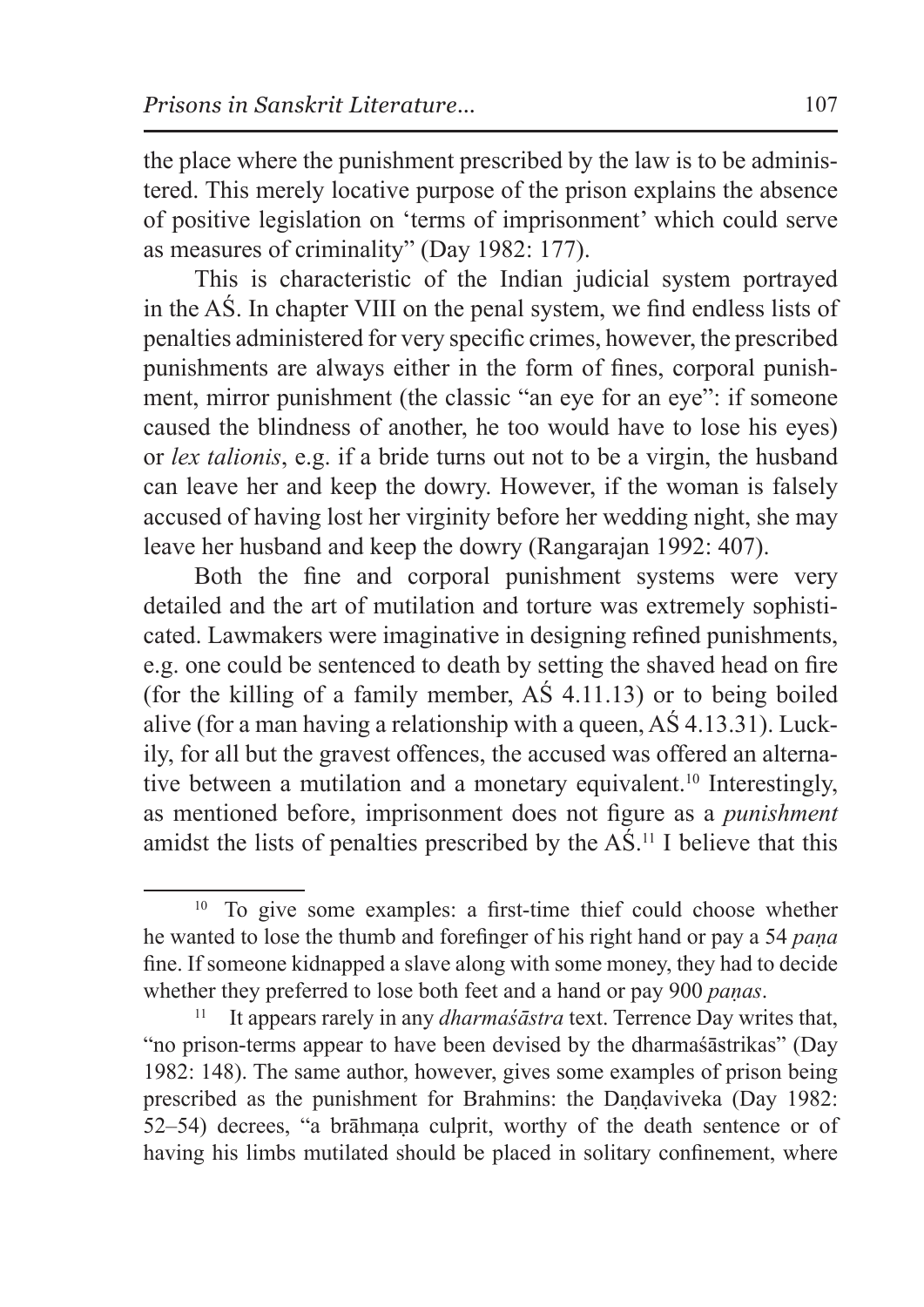may have been caused by the fact that the text was created in order to bring the country and king some kind of profit. It we think with this logic in mind, the crown really had nothing to gain from locking criminals up. Indeed, fining and confiscating goods probably seemed to make much more sense. We must remember that in this idealized world, banishment played the role of the modern prison—ridding society of offenders. Therefore, the Kautiliyan prison was more of a holding place than a jail.

In the AŚ we read that there were separate "detention centres" for those sentenced by judges (*dharmasthīya bandhanāgāra*)12 and by high officials (*mahāmātrīya bandhanāgāra*) [AŚ 2.5.05c] and in his study of the text, Kangle notes that the former was also referred to as *cāraka*: "something like a lock-up where the defendant may be kept until the case is decided" (Kangle 1992: III, 241–242).

Worthy of note is that most of the sections of the AŚ regarding prisons focus on the prisoners' welfare. In verses 2.5.5 and 2.5.6, we read that men and women were to be detained separately; wells, latrines and bathing facilities were to be built and the prisoner were to be protected from fire and poison [venomous creatures] by cats and mongoose.<sup>13</sup>

being imprisoned (*nirodhanena*), he will not be able to perform his (religious) duties." The same page of the Dandaviveka states that, "The proper punishment for a pious brāhmin consists, however, in restraining him from the proper performance of his religious acts" (Day 1982: 149). Seemingly, the abovegiven examples are proof of imprisonment being treated as the punishment *par excellence*, however, the true punishment was rather the consequences that would befall the imprisoned as a result of his failure to perform his duties.

<sup>12</sup> As Patrick Olivelle notes, the *dharmastha*s were judges working in the civilian court system, corresponding and cooperating with the criminal court system, *kaṇṭakaśodhana* (Olivelle 2012).

 $13$  AS 2.5.5

*pakveṣṭakāstambhaṃ catuḥśālam ekadvāram anekasthānatalaṃ vivr̥ta-stambhāpasāram ubhayataḥ paṇyagr̥haṃ koṣṭhāgāraṃ ca, dīrghabahuśālaṃ kakṣyāvr̥takuḍyam antaḥ kupyagr̥ham, tad eva*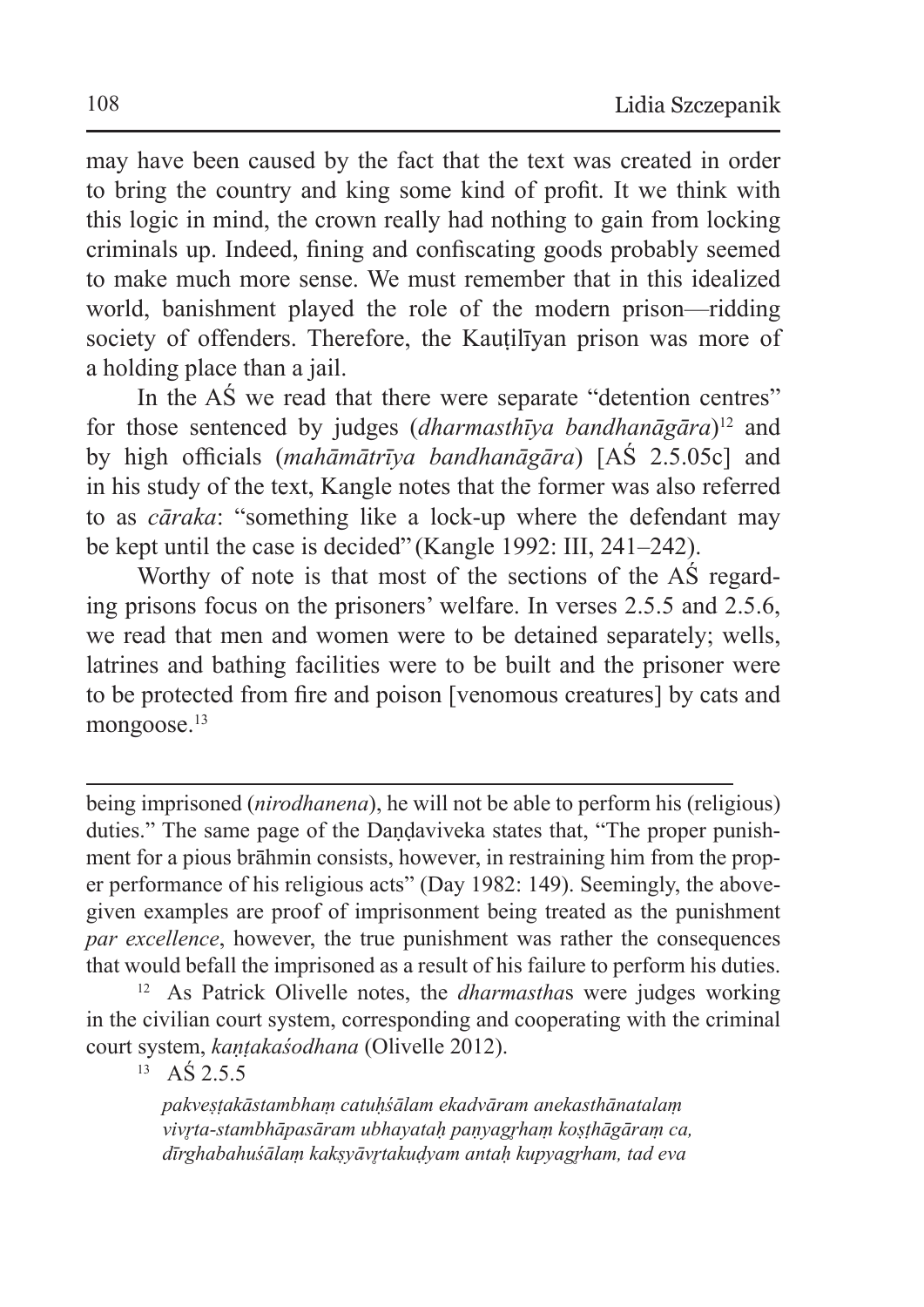Further on, we learn that there were fines imposed on guards who tortured or tormented the prisoners in any way. AŚ 4.9.21 states:

Prison guards who deprive the detained of [their] rights such as sleeping, sitting, eating, walking [/exercising] are to be punished with a fine of 3 *paṇa* and over. The same fine is imposed if the guard binds the prisoner and anyone who ordered such actions is also to be punished.<sup>14</sup>

The issue of the prisoners' 'rights' is addressed once more in the text. In AŚ 4.9.23 we read, "unless the Chief Superintendent of Prisons (*bandhanāgāra adhyakṣa*) orders it, the guards will be fined if they: impede the prisoners' free movement (24 *paṇa* fine), torture a prisoner (48 *paṇa*), move the prisoner to another location (96 *paṇa*), withhold food and drink (96 *pana*), kill a prisoner (1000 *pana*)."<sup>15</sup> There were also severe fines for raping women prisoners, the extreme being the death penalty if the woman was of aristocratic descent  $[A\& 4.9.24 - 26]$ .

The prisoners could leave jail when they paid their due with money or through labour. They could also choose corporal punishment over incarceration or a virtuous person could pay their fine for them [AŚ 2.36.46]. What's more, on special occasions, such

> *bhūmigr̥hayuktam āyudhāgāraṃ, pr̥thag dharmasthīyaṃ mahāmātrīyaṃ vibhaktastrīpuruṣasthānam apasārataḥ suguptakakṣyaṃ bandhanāgāraṃ kārayet ||* AŚ 2.5.6

*sarveṣāṃ śālāḥ khātodapānavarcasnānagr̥hāgniviṣatrāṇamārjāranak ulārakṣāsvadaivatapūjanayuktāḥ kārayet ||*

 $^{14}$  AS 4.9.21

*dharmasthīye cārake bandhanāgāre vā śayyāsanabhojanoccārasaṃcārarodhabandhaneṣu tripaṇottarā daṇḍāḥ kartuḥ kārayituś ca||*

<sup>15</sup> AŚ 4.9.23

*bandhanāgārādhyakṣasya saṃruddhakam anākhyāya cārayataś catur-viṃśatipaṇo daṇḍaḥ, karma kārayato dviguṇaḥ, sthānānyatvaṃ gamayato 'nnapānaṃ vā rundhataḥ ṣaṇṇavatir daṇḍaḥ, parikleśayata utkoṭayato vā madhyamaḥ sāhasadaṇḍaḥ, ghnataḥ sāhasraḥ||*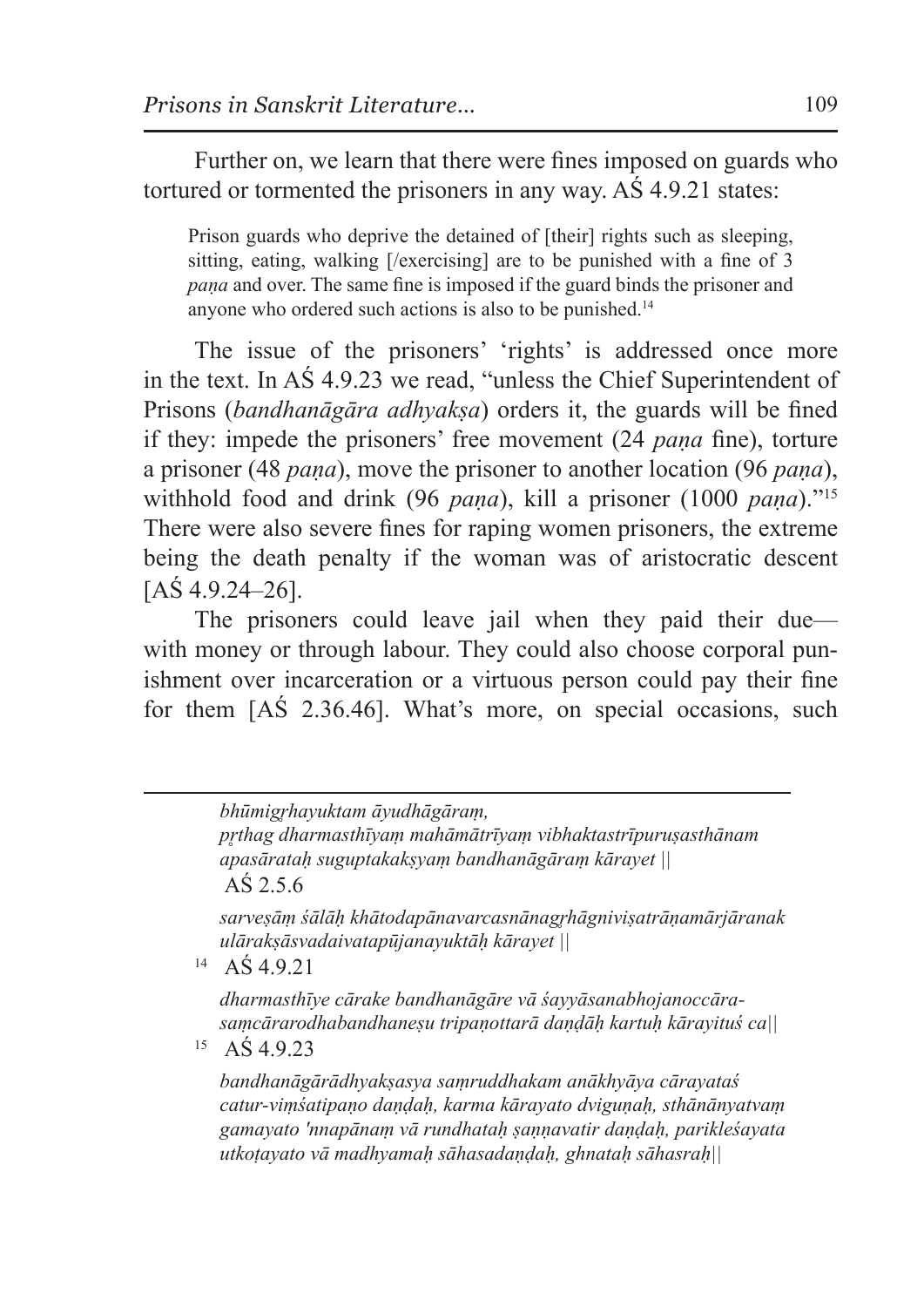as the birth of a prince,16 the heir's *abhiṣeka* and conquest of a new territory all prisoners were to be released [AŚ 2.36.47]. On the king's birthday or during a full moon all the young, old and helpless were freed [AŚ 2.36.44-47].<sup>17</sup>

These fragments emphasising what we could interpret as basic human rights that should be granted to all the prisoners are very striking, as they have a contemporary feeling to them. Also, the obvious importance of the safety and health of detainees is not something we would

<sup>16</sup> This can be found in various *mahākāvyas*, e.g. *Madhurāvijaya* of Gangā Devi,

## MV II-23

*viśr̥ṅkhalās tasya girā nirīyuḥ kāragr̥hebhyo vimatāvarodhāḥ* | *tuluṣkabandīnivahāya tūrṇam āgāmine dātum ivāvakāśam* ||

The convicts were unchained and left the prisons due to his order, as if quickly make room for the future mass of Tuluşka prisoners.

Sukla Das writes:

"Kālidāsa records that when the constellation on which a king was born was in evil aspect, astrologers advised release of all the prisoners [*Mālav-* IV]- At the time of royal coronation also prisoners were released [*Raghu*- XVIII- 19]- Bāṇa informs that not only coronation but birth of a royal son was also another occasion for the release of prisoners [*H-C*-, II, IV, *Kād*- Kale] The *Br̥hatsaṁhitā* adds that release of prisoners could even be ordered when the king took the *Puṣyasnāna* (an auspicious bath) [*Br̥hat*-, 47, 18]- The practice of releasing prisoners on special occasions continued even in the Mughal period- On the occasion of the celebration of the recovery from illness of the favourite princess Begam Sahib, Shah Jahan ordered the release of his prisoners in 1638- [Satya Prakash Sangar, *Crime and Punishment in Mughal India*, Delhi, 1967, p- 35]" (Das 1977: 74).

<sup>17</sup> AŚ 2.36.44 *bandhanāgāre ca bālavr̥ddhavyādhitānāthānāṃ jātanakṣatrapaurṇamāsīṣu visargaḥ||*

- 2.36.45 *paṇyaśīlāḥ samayānubaddhā vā doṣaniṣkrayaṃ dadyuḥ ||*
- 2.36.46 *divase pañcarātre vā bandhanasthān viśodhayet | karmaṇā kāyadaṇḍena hiraṇyānugraheṇa vā ||*
- 2.36.47 *apūrvadeśādhigame yuvarājābhiṣecane | putrajanmani vā mokṣo bandhanasya vidhīyate ||*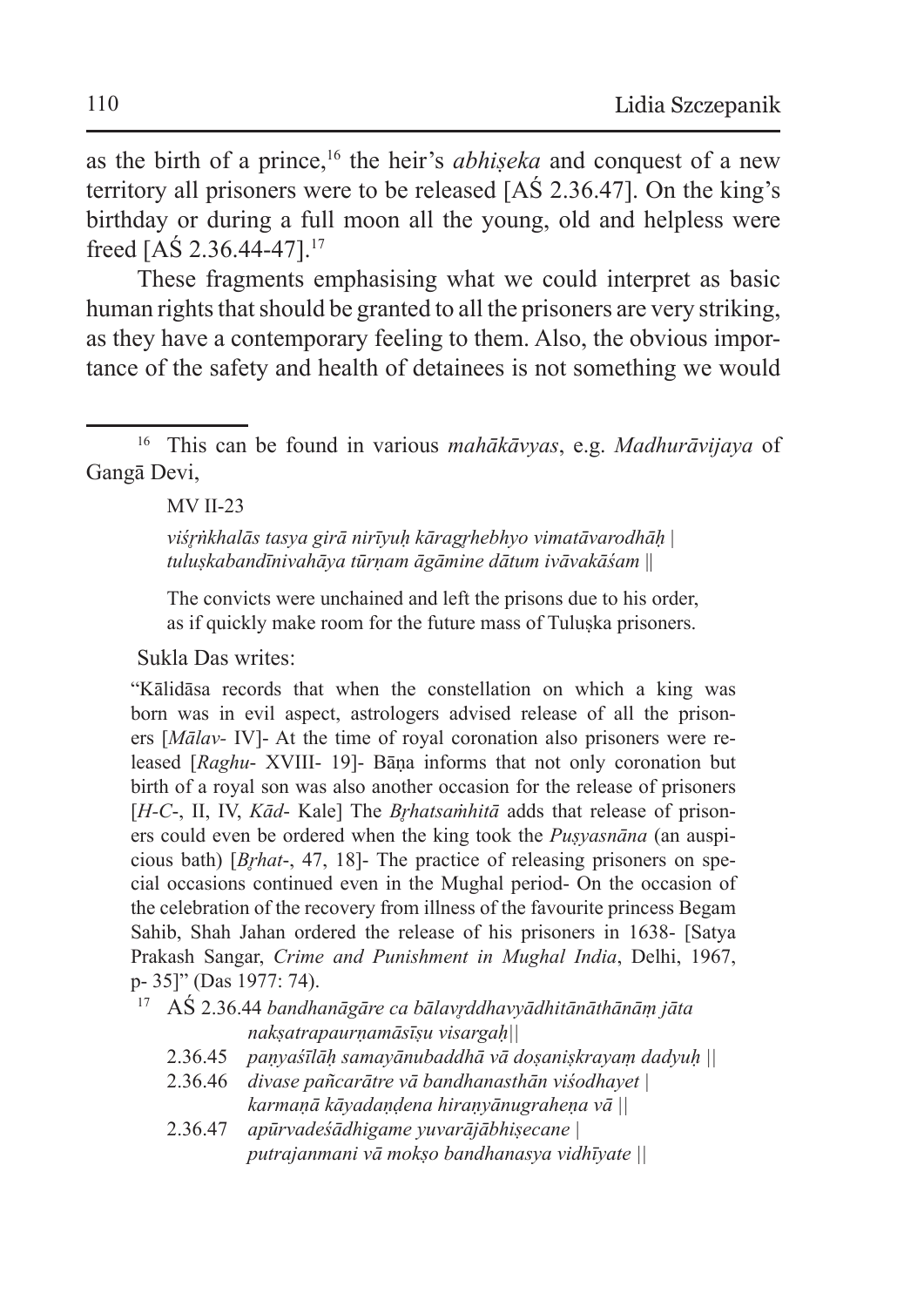expect from the seemingly notoriously ruthless Kautiliya, especially keeping in mind that these were people who had, for the most part, already been sentenced as criminals. This may be caused by the fact that Kauṭilīya's philosophy did not appear to commend unnecessary acts of violence, particularly committed against one's own subjects and there is seems to be no profit to be gained from senseless torture.

The detailed descriptions of an idealistic prison life in the *Arthaśāstra* are fascinating and I would like to compare Kauṭilīya's point of view to the stark 'reality' portrayed in the VMGD.

First, a few words about the text—it has only been published once, as Work No. 2 of the *Saṁskr̥ta-dūta-kāvyaṣaṁgraha*, edited by Jatinda Bimal Chaudhuri. The author was Vīreśvara and it is 101 ślokas long. The text is extremely obscure and in his "A History of Classical Poetry," all Siegfried Lienhard writes is:

The Vāgmaṇḍanaguṇadūtakāvya by Vīreśvara occupies an intermediary place between sandeśakāvyas and panegyric poetry. It is a praise of Rāja Bhīmasena and the men who are closest to him: the poem is sent as a message to Bhīmasena and, in imitation of the Meghadūta, describes the route from Vradhnapura to Mayapura, where Bhīmasena is staying. All the authors mentioned in the work lived before the  $12<sup>th</sup>$  century (Lienhard 1984: 128).

He also inserts a footnote referring to "A Descriptive Catalogue of the Sanskrit Manuscripts in the Collections of the Asiatic Society of Bengal, 1934". The analysis of the text as well as correspondence with Dr. C. Rajendran of Calicut University and, indirectly, with Dr. Didhiti Biswas of Calcutta University has led me to believe that the poet was most likely Bengali. This is all the information I have been able to find about the history of the text and its author.

As mentioned, the VMGD is a messenger poem and the poet's messenger of choice is Poetic Quality (*guṇa*). The author sends Guna to the king in order to garner his favour and gain his patronage. As usual in *dūtakāvya*s the messenger describes what it sees on the way and, as usual, the places shown are very picturesque, with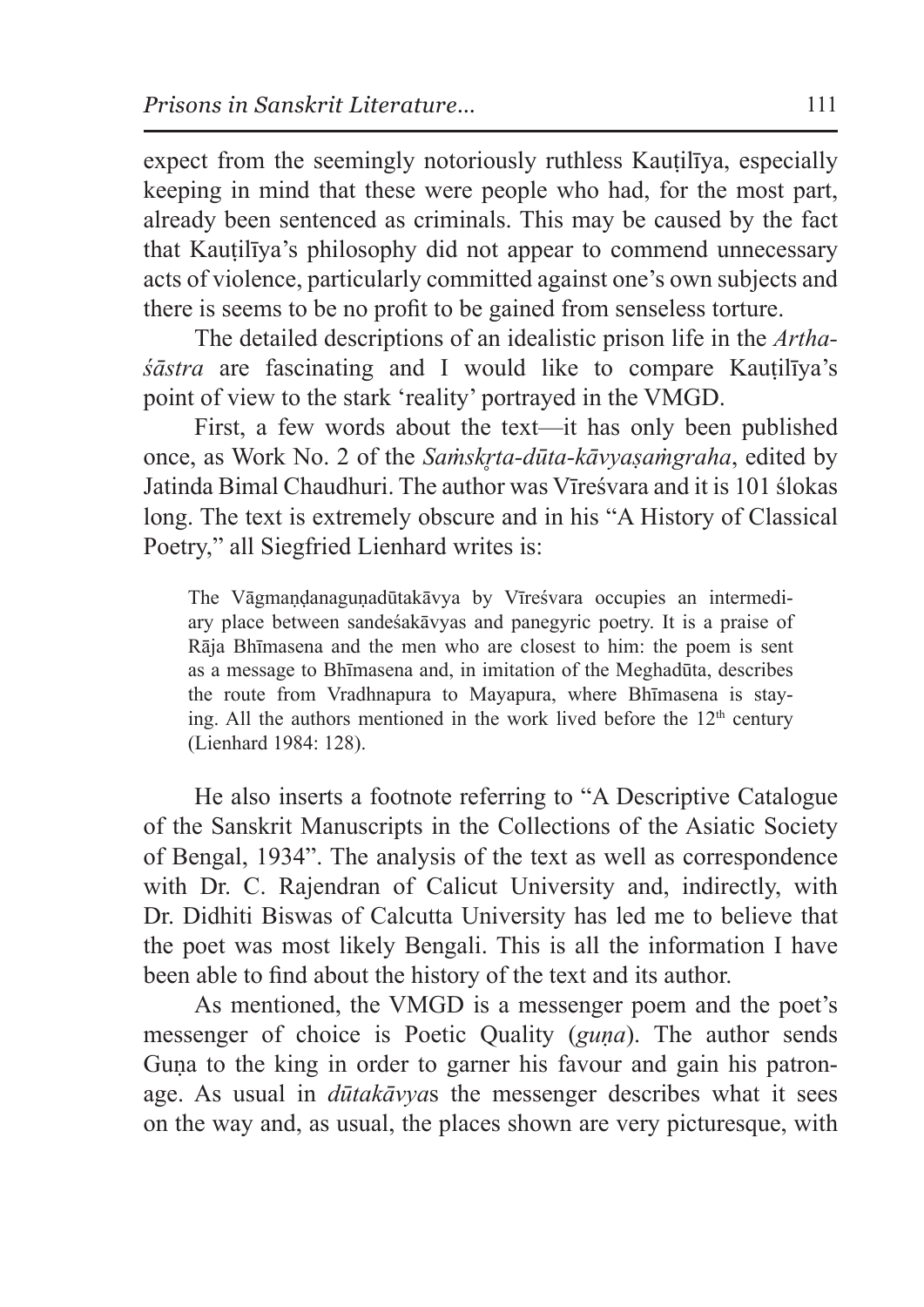one important exception—a four-*śloka* long description of the city prison in Bradhnapura:

21) "Look at the office of the City Governor, which is like the abode of the lord of hell! Now (look) at the man who is free from court proceedings. He is terrified of the prison, which is full of people stinking due to diet of chickpeas and lack of bathing. The jail is a place where one can reach a state that is similar to the lowest of hells."

22) [Conversation of the guard and a prisoner:]

Guard: "Tell the truth!" Prisoner: "Didn't I just tell it?" G: "Let's hope so." P: "Even if I tell the truth you will give me a sound whipping." G: "So be it." P: "I'm not the master here." G: "(Your) fate is cruel." P: "Why are we beaten even if we tell the truth? Oh lord! You are witness of our pure deeds!"

23) **[**Conversation contd.**]**

P: "Oh mother! This beating is terrible! Alas! I am full of sorrow. Oh Lord! Why this terribly painful beating?! This must be the worst time<sup>18</sup> [in my life]. Oh! I'm fainting! Death looms closer! Oh lord, forgive me, a lowly man, my sins from my former life!"

24) "Oh garland of well-expressed speech!<sup>19</sup> Those are the kinds of words that you had to constantly listen to. The "saṭak saṭak" sound of the falling whip arose. While this never-before-seen corporal punishment is being meted out, you should leave this place. That thief is talking to a friend standing nearby."<sup>20</sup>

- <sup>19</sup> This is directed to the Guna.
- <sup>20</sup> *sthānaṁ nāgarikasya paśya tadanu nyāyād apeto janaḥ sthānāt saṁyamanīpater iva yataḥ prāpnoti bhītiṁ parām |*

<sup>18</sup> Here the word *kali* can refer to the *kaliyuga*—the worst period (in the history of the world or, metaphorically, in someone's life). It can also mean the losing die in a game of dice, so this fragment could also be read: the losing die has been thrown [for me].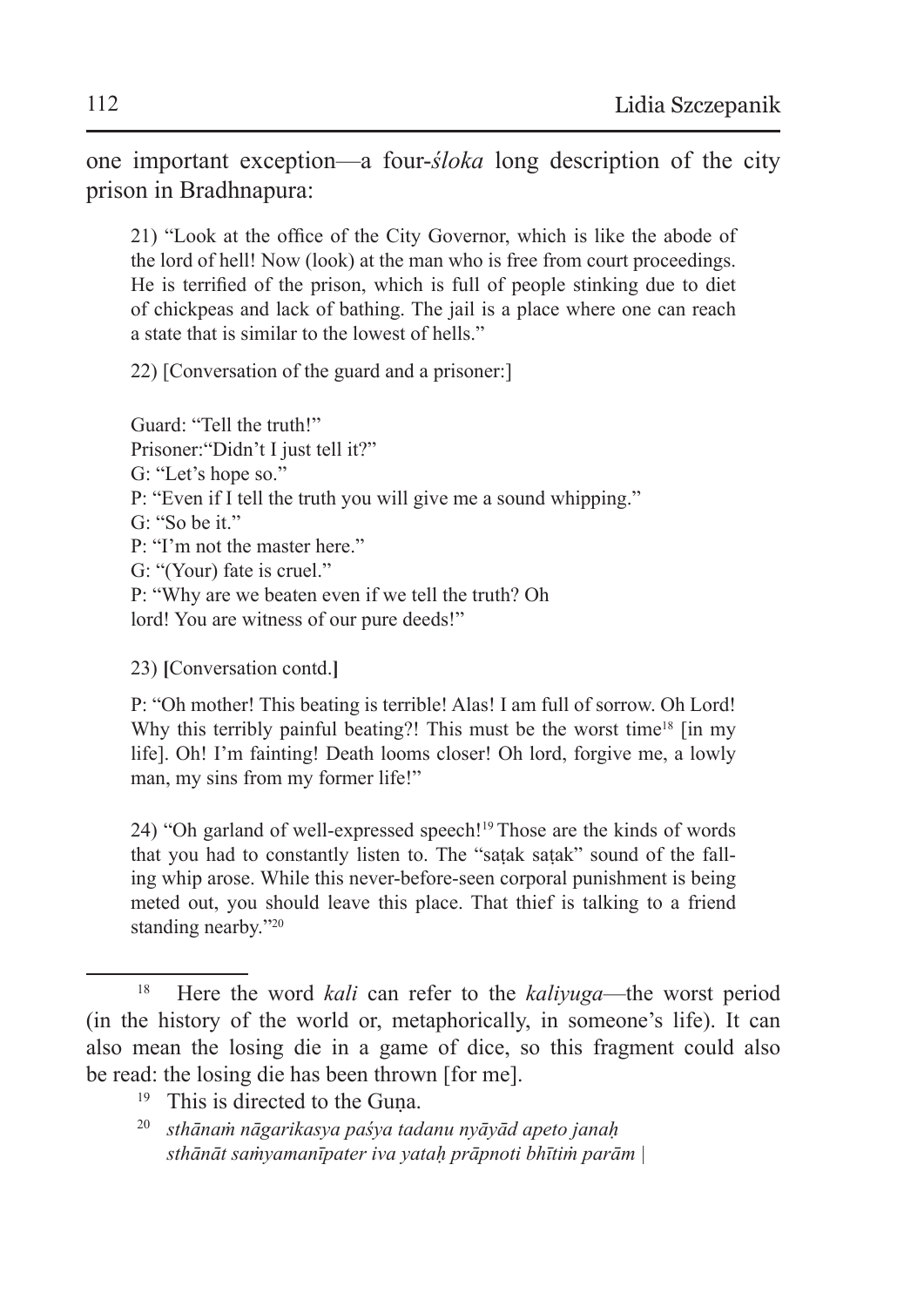One may be puzzled as to why this naturalistic, brutal scene was interwoven into a *kāvya* poem. Moreover, these stanzas seem to be in complete contrast to the character of this, specific poem, encompassing the typical descriptions of pleasant objects and pastimes, such as beautiful women leisurely playing in temple gardens and bathing in pools. There are scenes that are slightly more realistic in the text but none is as unpleasant as the prison scene. Keeping in mind that the poet did not find refuge in Bradhnapura, one explanation of why the prison scene was included in the poem by Vīreśvara may be that he wanted to convey to king Bhimasena of Māyāpura (the ruler he is directing his plea to) what he had seen in another realm, one that was 'worse' than Māyāpura because it not only had a corrupt and unfair penal system but had also cast out the poor, talented poet. Perhaps the impoverished poet had even felt the cruelty of an unjust prison system on his own skin?

Another possibility is that Vīreśvara wanted to shock the audience and drew upon a fresh, new idea. He did something that had not been done before (*apūrva*) by inserting the brutal prison scene between two quite differing descriptions: one tranquil and bucolic of beautiful flowerbeds and the other the building story of a heroic battle fought by a local king of Budhavārapura. This contrast between charming vistas

> *asnānāc caṇakādanāc ca nicitaṁ pūtipradhānair janaiḥ kārāgāram udāranārakadaśāṁ yasmin samālambate ||*21*|| satyaṁ brūhi nanūktam eva bhavatād dehe kaśātaḍanaṁ satyoktāv api ced bhaviṣyati bhavatv atrāsmin nāhaṁ prabhuḥ | daivaṁ te viparītam asti kim ito 'pyukte 'pi tathye vayaṁ tāḍyante (?) yad aho mukunda sukr̥te sākṣī tvam evāsi naḥ ||*22*| hā mātaḥ kaṭhināḥ kaśā harihari vyāpto 'smi duḥkhair ahaṁ hā lokeśa kim eṣa śokabahulaḥ kaṣṭaḥ kalir nirmitaḥ | hā mūrcchā mama jāyate mr̥tir api prāptā samīpaṁ prabho pāpaṁ prāgjanuṣīyam arhati bhavān kṣantuṁ daridrasya me ||*23*|| ityādīni vacāṁsi yatra niyataṁ sūktāvataṁsa tvayā śrotavyāni saṭāk saṭāg iti kaṣādhātadhvaniś cotthitaḥ | prasthātavyam itaḥ punar drutataraṁ cauraḥ kṣaṇaṁ tāḍanāvyasthānārtham adr̥ṣṭapūrvam api yad brūte 'ntikasya nijam ||*24*||*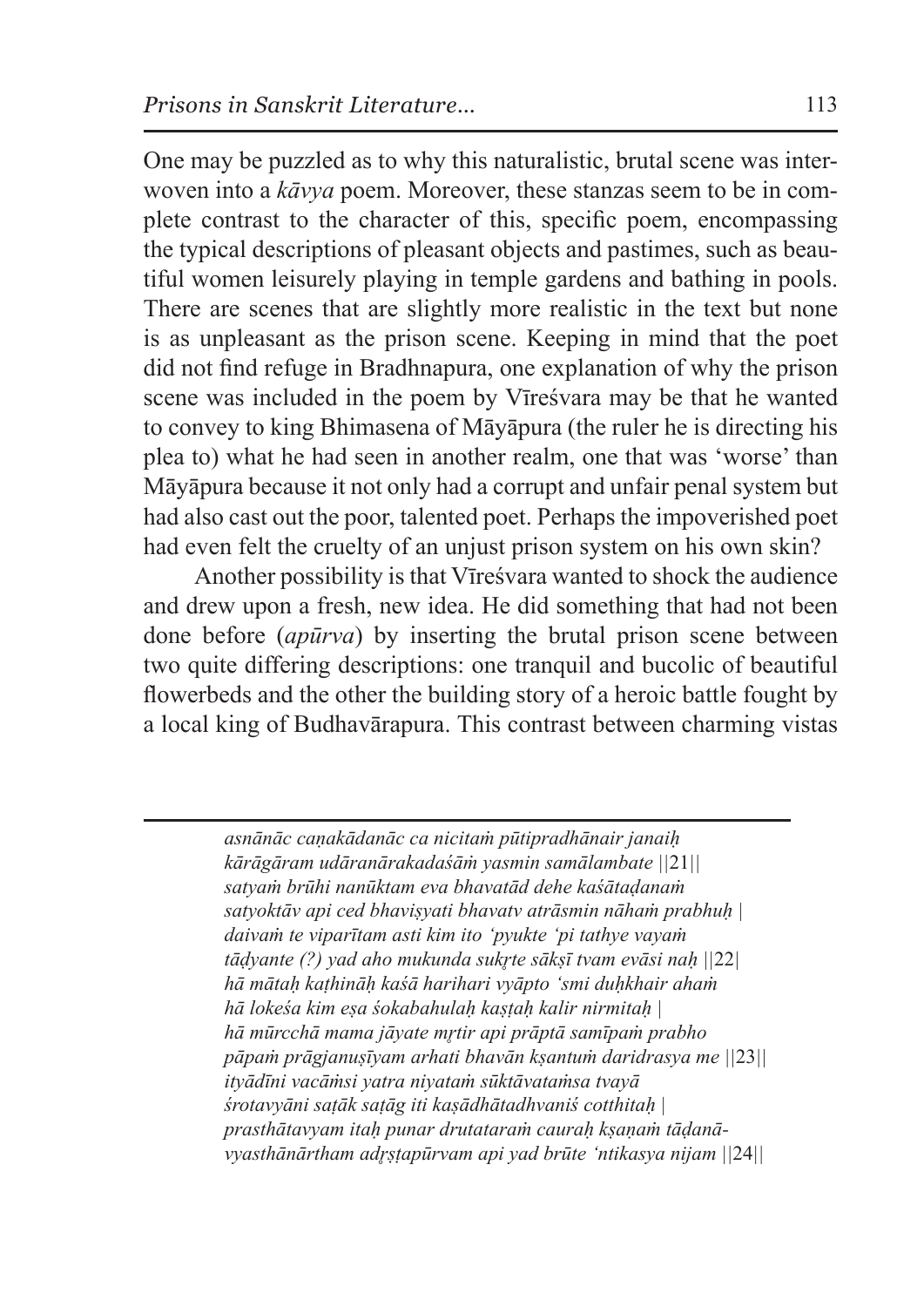and a dreadful portrayal of the jail may have been intended to trigger a sort of aesthetic shock among the readers.

Regardless of the reasons behind the author's decision to include this unpleasant fragment in his *dūtakāvya*, it is obvious that there is a stark contrast between the idealistic visions painted in the AŚ and the brutal 'reality' portrayed in the VMGD. The torture of a prisoner is in direct opposition to the instructions found in the  $\overline{AS}$ , which ordered high fines to any guard that physically or mentally harm a detainee. Yet in the poem, the prisoner asks, "why are we beaten even if we tell the truth?" This suggests that this kind of senseless torture was a bread and butter issue for inmates at the time of the poems composition. There is no sign of the idea that physical inviolability is a basic right.

We can concur from these verses in the VMGD, as well as the excerpts given in the first part of this paper, that prison was not such a safe place to be as the AŚ would suggest. We read nothing about proper nutrition (except for the note about the horrible chickpea diet), basic amenities and exercise. Instead, it was the worst of hells, full of stinking people and a terrible place of suffering and injustice the worst of punishments.<sup>21</sup>

This is an unexpected turn, as we would expect the *kāvya* to depict the more romantically idealised vision of the world. The fact that the *kāvya* description portrays the bleak reality of what prison life most probably looked like, comes as surprise.

The interesting question is: why this discrepancy between the two descriptions? Assuming that in some way, the AŚ was a set of guidelines that rulers were meant to strive towards, there are two possibilities: that prison life went through a complete downfall between the times of the AŚ (keeping in mind, that the texts were not necessarily that far apart in time, the dating of the AŚ is unresolved but, as already mentioned, it was definitely composed or redacted much

<sup>&</sup>lt;sup>21</sup> Even Aśoka considered the problem of a poor penitentiary system important enough to include the topic in his rock edicts and send special officials to oversee the fair functioning of the jails.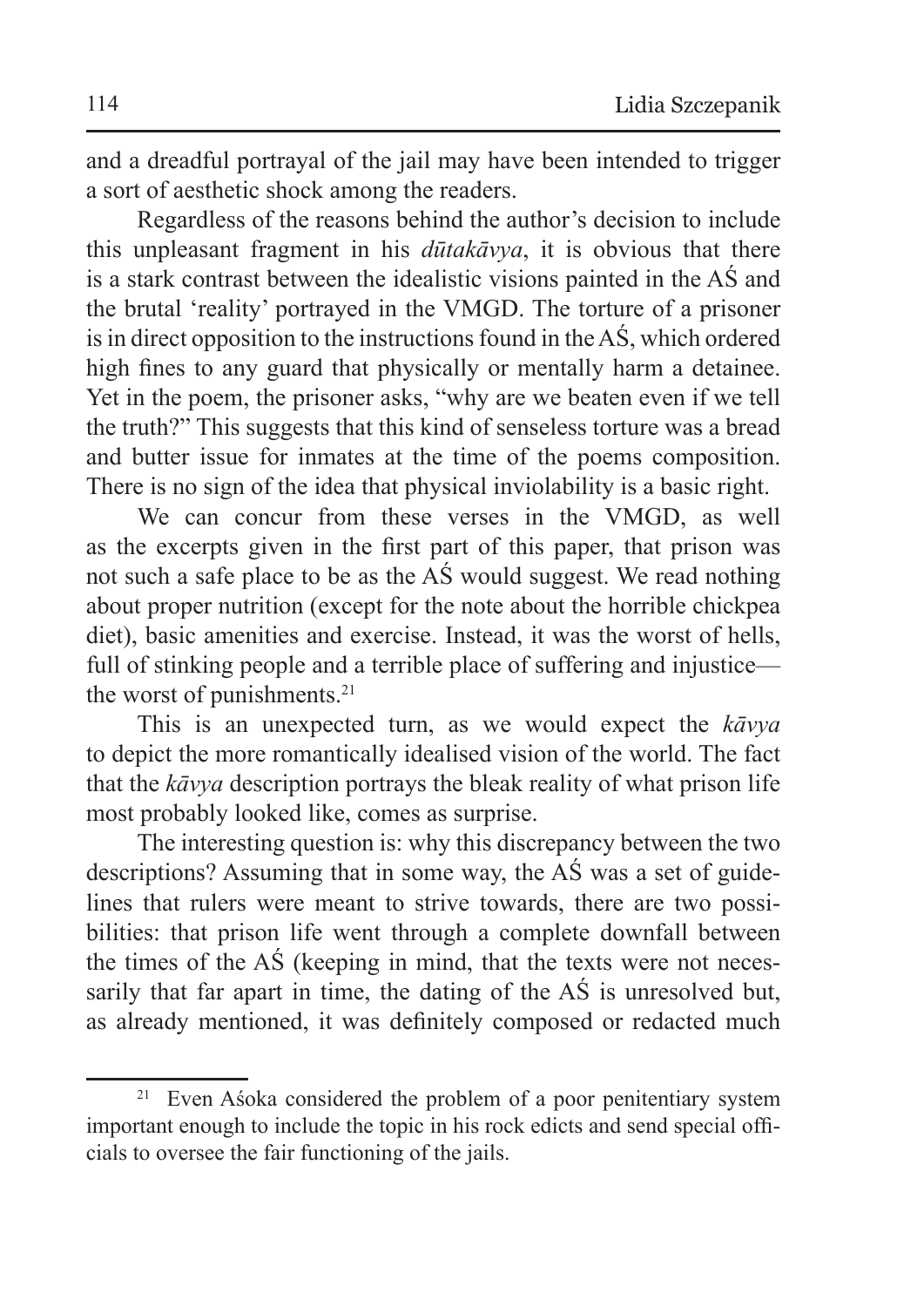later than the  $4<sup>th</sup>$  c. B.C.E., as is traditionally assumed) and Vīreśvara. However, this view cannot be supported by other textual evidence given in the first part of the paper: Asoka (ca.  $3<sup>rd</sup>$  c. B.C.E.) wanted overseers of the unfair penitentiary system, Aryaka was enormously relieved to escape from the living hell that was the jail (Śūdraka lived somewhere between the  $3<sup>rd</sup>$  and  $4<sup>th</sup>$  centuries C.E—Warder 1990: 2–3) and Somadatta met his 'friends' shackled to a wall in a dank cellar (Dandin, 680–720 are the possible dates of his active career) (Bronner 2011: 10).

The other, infinitely more probable, answer to this question is that prison was never such a decent place to begin with and the AŚ description was, doubtlessly, an extreme case of normative wishful thinking. The normative nature of the AŚ is maybe the most important characteristic of the text that should be kept in mind when studying it. "In addition to being abstract, the ideal-typical kingdom of the *Arthaśāstra* is also normative, as illustration of how things should be, as opposed to how they are. Kauṭilya's primary purpose is to tell us how kingdoms can be governed most effectively, not to provide a snapshot of classical society" (Olivelle, McClish 2012: xliv). Yet, I think that there is much valid information on the functioning of ancient Indian society to be gleaned from this and other normative texts, as the authors must have based their normative ideas on an existing reality. So, even though prisons were described extremely idealistically in the AŚ, we could hypothesize that this vision was a direct reaction to the existing and very poor state of the prison system described in the VMGD among others.

As Foucault pointed out the, "double foundation [of the penal system]—juridico-economic on the one hand, technico-disciplinary on the other—made prison seem the most immediate and civilized form of all penalties." Unfortunately, the penal system has always been easily corrupted and the ideals behind it were, apparently, quickly shattered in ancient India also.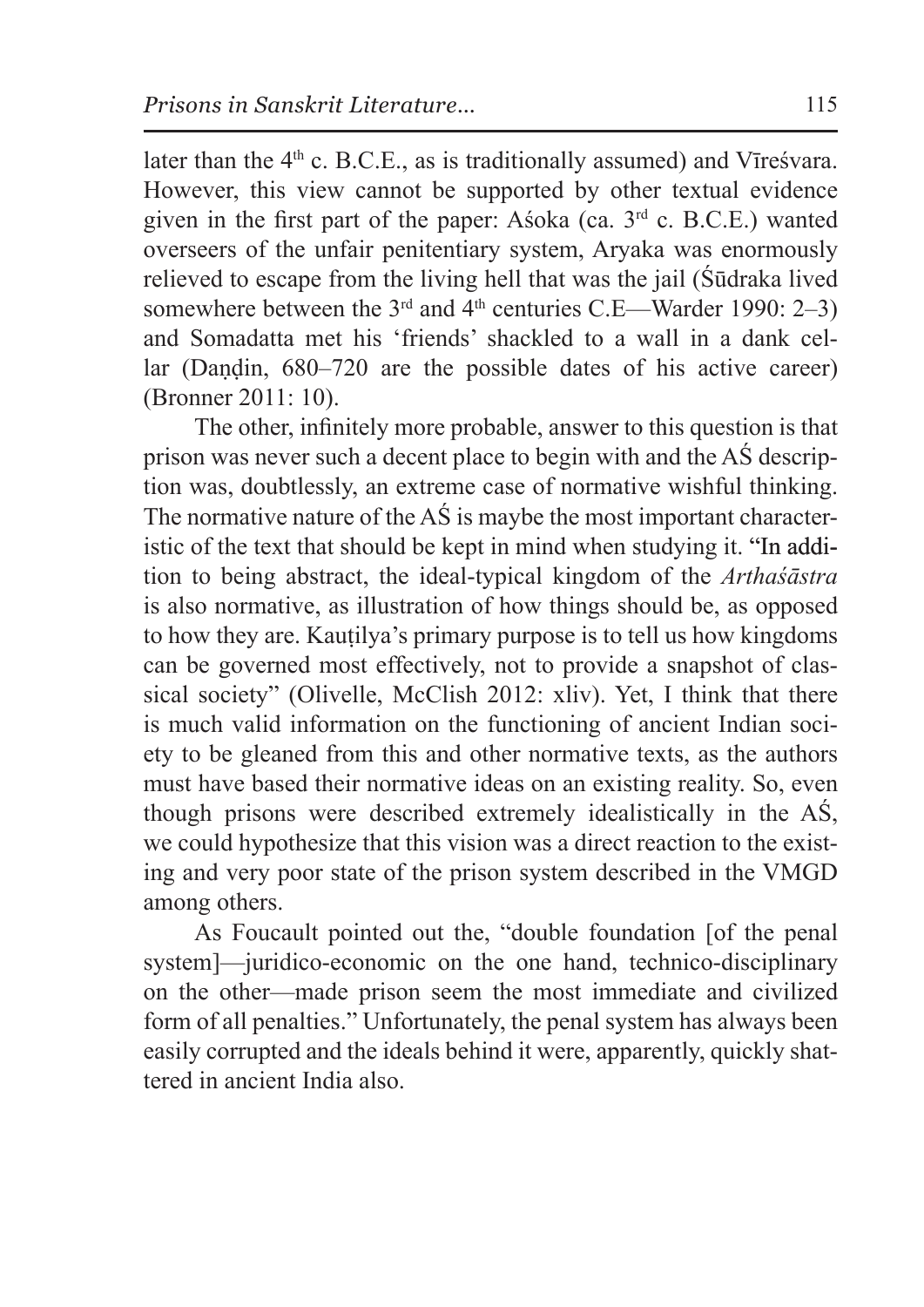## **References: Primary Sources**

- AŚ **=** *Arthaśāstra* = Kangle, R. P. 1992. *The Kauṭiīya Arthaśāstra*. Parts 1, 2, 3. Delhi: Motilal Banarsidass.
- VMGDD = *Vāg-maṇḍana-guṇa-dūta-kāvya*. = Choudhury, J. B. (ed.). 1942. Calcutta: Saṁskrta-dūta-kāvyasaṁgraha, Work no. 2.

## **Secondary Sources**

- Bose, S. and P. Varma. 1982. Philosophical Significance of Ancient Indian Penology. In: *Journal of Indian Philosophy 10*. Dordrecht: D. Reidel Publishing Co.: 61–100.
- Brockhaus, H. 1862. *Katha sarit sagara: Die märchensammlung des Sri Somadeva Bhatta, Buch VI. VII. VIII* (Sanskrit). Leipzig.
- Bronner, Y. 2010. *Extreme Poetry: The South Asian Movement of Simultaneous Narration*. New York: Columbia University Press.
- Bühler, G. 2004. *The Laws of Manu*. Delhi: Genesis Publishing.
- Byrski, M. K. 1985. *Manusmryti. Kamasutra*. Warszawa: PIW.
- Das, S. 1977. *Crime and Punishment inAncient India, C.A.D. 300 toA.D. 1100*. New Delhi: Abhinav Publications.
- Day, T. 1982. *The Conception of Punishment in Early Indian Literature*. Waterloo–Ontario: Wilfrid Laurier University Press.
- Foucault, M. 1977. *Discipline & Punish: The Birth of the Prison*. New York: Knopf Doubleday Publishing Group.
- Glucklich, A. 1994. *The Sense of Adharma*. New York: Oxford University Press.
- Kangle, R. P. 1992. *The Kauṭiīya Arthaśāstra*. Parts 1, 2, 3. Delhi: Motilal Banarsidass.
- *Kauṭilīya Arthaśāstra.* input by Muneo Tokunaga. http://fiindolo.sub.unigoettingen.de/gretil/1\_sanskr/6\_sastra/5\_artha/kautil\_u.htm (5.04.2012).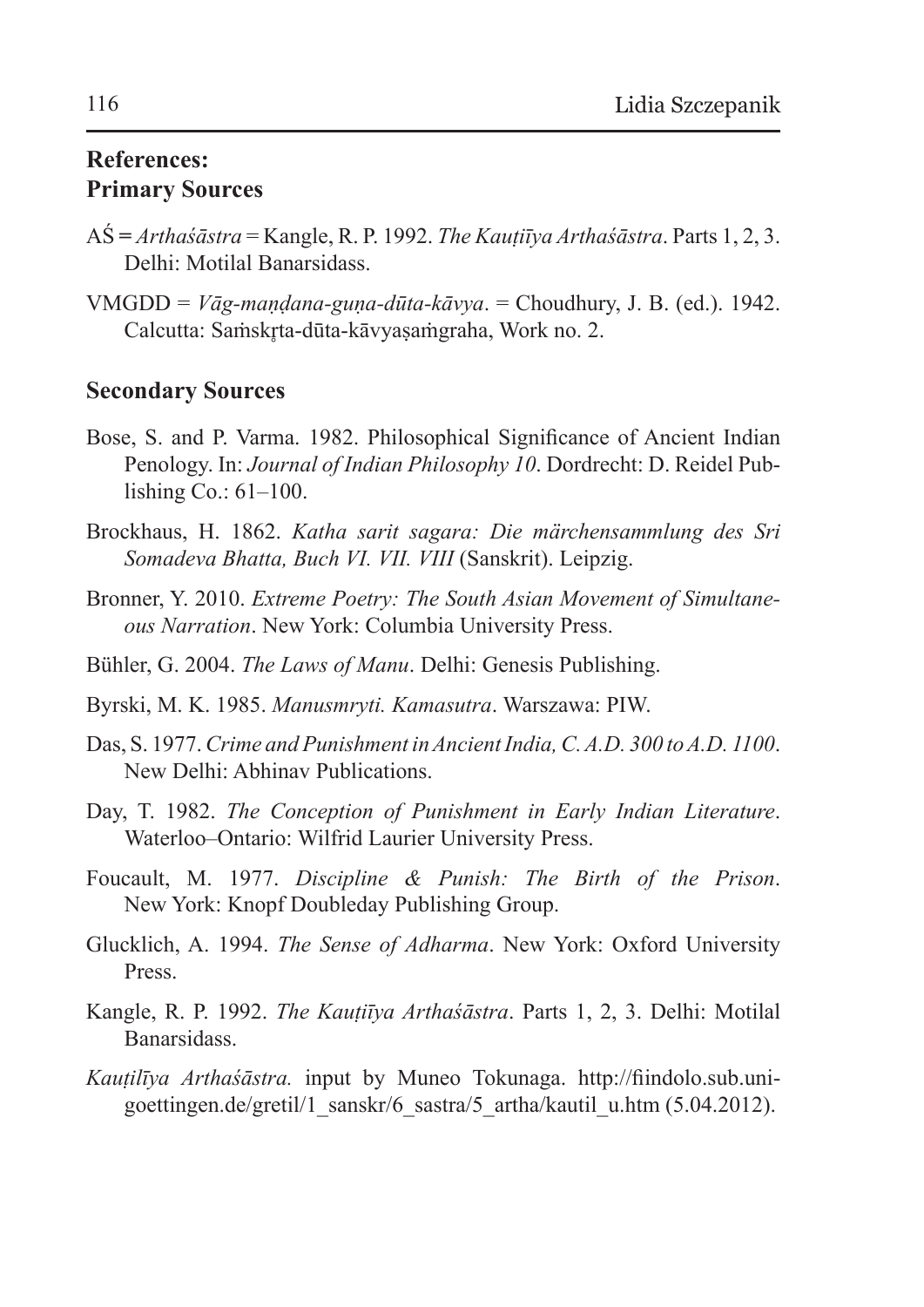- Lienhard, S. 1984. *A History of Classical Poetry: Sanskrit, Pali, Prakrit*. Wiesbaden: Otto Harrassowitz Verlag.
- Lingat, R. 1973. *The Classical Law of India*. Trans. J. Duncan M. Derrett. Berkeley: University of California Press.
- Makowiecka, J. 1988. *Mała antologia arcydzieł literatury indyjskiej*. London: Veritas.
- McClish, M. 2009. *Political Brahmanism and the State: A Compositional History of the* Arthaśāstra. Texas: dissertation under the supervision of Patrick Olivelle.
- Mohanty, A. and N. Hazary. 1990. *Indian Prison Systems*. New Delhi: APH Publishing.
- Nikram, N. A. and R.P. McKeon. 1978. *Edicts of Asoka.* Chicago: University of Chicago Press.
- Olivelle, P. 2012. Kaṇṭakaśodhana. Courts of Criminal Justice in Ancient India. In: *Worlds of South and Inner Asia.* Vol. 5 *Devadattīyam. Johannes Bronkhorst Felicitation Volume*. Bern: Peter Lang: 629–641.
- Olivelle, P. and M. McClish. 2012. *The Arthaśāstra: Selections from the Classic Indian Work on Statecraft*. Indianapolis: Hackett Publishing Co.
- Onians, I. (transl.) 2005. *What Ten Young Men Did (translation into English with facing Romanized Sanskrit text)*. New York: Clay Sanskrit Library.
- Pobożniak, T. (transl.) 2004. *Gliniany Wózeczek. Dramat sanskrycki napisany przez Śudrakę*. Kraków: Księgarnia Akademicka.
- Rangarajan, R. N. 1992. *Kautiliya. The Arthashastra*. Delhi: Penguin Classics India.
- Roy, J. G. 1989. *Prisons and Society: A Study of the Indian Jail System*. New Delhi: Gyan Books.
- Sharmastry, R. 1915. *Kautiliya's Arthashastra*. Bangalore: Government Press.
- Śamā Śāstrī, H. M. and Kāśīnāth Pāṇḍurang Parab. 1902. *Mr̥cchakaṭika of Śūdraka with the Commentary of Pr̥thvīdhara, ed. with Critical and explanatory notes in English, Plot in Sanskrit ect. ect.* Bombay: Nirnaya -Sagar Press.